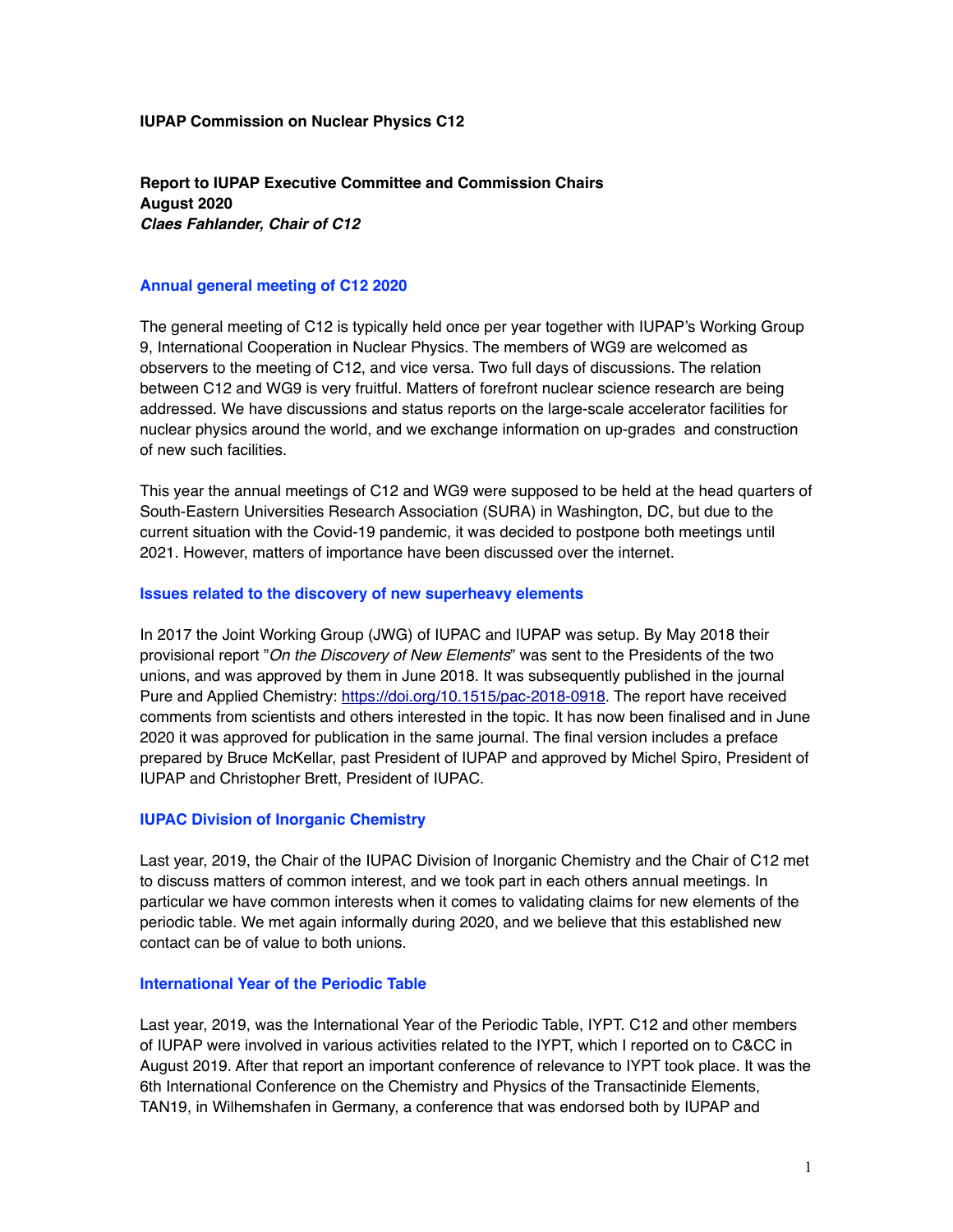IUPAC. TAN19 brought together nuclear physicists and nuclear chemists involved in the search of new superheavy elements, and both the presidents of IUPAC and IUPAP attended the conference to give welcome addresses.

The IYPT closing ceremony was held in December 2019 in Tokyo, also with participation of representatives from the two unions.

## **Recommendations for IUPAP sponsorship of nuclear physics conferences in 2020**

In 2019 requests for IUPAP sponsorship were reviewed within C12 from conferences to be held during 2020. It was decided at the C&CC meeting in London in October 2019 to support three conferences:

- **ARIS2020**: 27th International Nuclear Physics Conference, to be held in Glasgow in Scotland.
- **Hadron Physics 2020**: XV Hadron Physics Conference, to be held in Brazil.
- **NIC2020**: International Symposium on Nuclei in the Cosmos to be held in Chengdu in China.

Due to the ongoing pandemic it has been decided by the organisers of all three conferences to postpone these conferences until 2021.

## **Recommendations for IUPAP sponsorship of nuclear physics conferences in 2021**

This year, 2020, we received requests for IUPAP sponsorship of only one conference within C12, to be held during 2021. It is:

• **NN2021**: the "XIV International Conference on Nucleus-Nucleus Collisions", to be held in Canada in July 2021.

The conference was reviewed by all members of C12 and it was decided to suggest to IUPAP to support it in category B. A separate report on this has been sent in to Professor Nemutudi.

# **Change of name of "Internal Conversion Electrons"**

The decay of an excited state in an atomic nucleus to a lower-lying state in the same nucleus can proceed in two ways: by the emission of a gamma ray or by the emission of an electron from an inner atomic shell. The latter process is called internal conversion and the emitted electrons are called "internal conversion electrons". It is a well-known process in nuclear physics, and it has been known since the 1920's.

Recently C12 received an email from Professor Heinz-Eberhard Mahnke of Freie Universität Berlin. He proposes to change the name of the emitted electrons of this well-known process of internal conversion to a more personalised name, namely to "Meitner-Ellis electrons", in recognition of the pioneering work done by Lise Meitner and Charles Drummond Ellis during the 1920's.

IUPAP is probably the right instance to deal with these kind of matters, but it is not clear what would be the proper procedure within IUPAP to look into such a proposition.